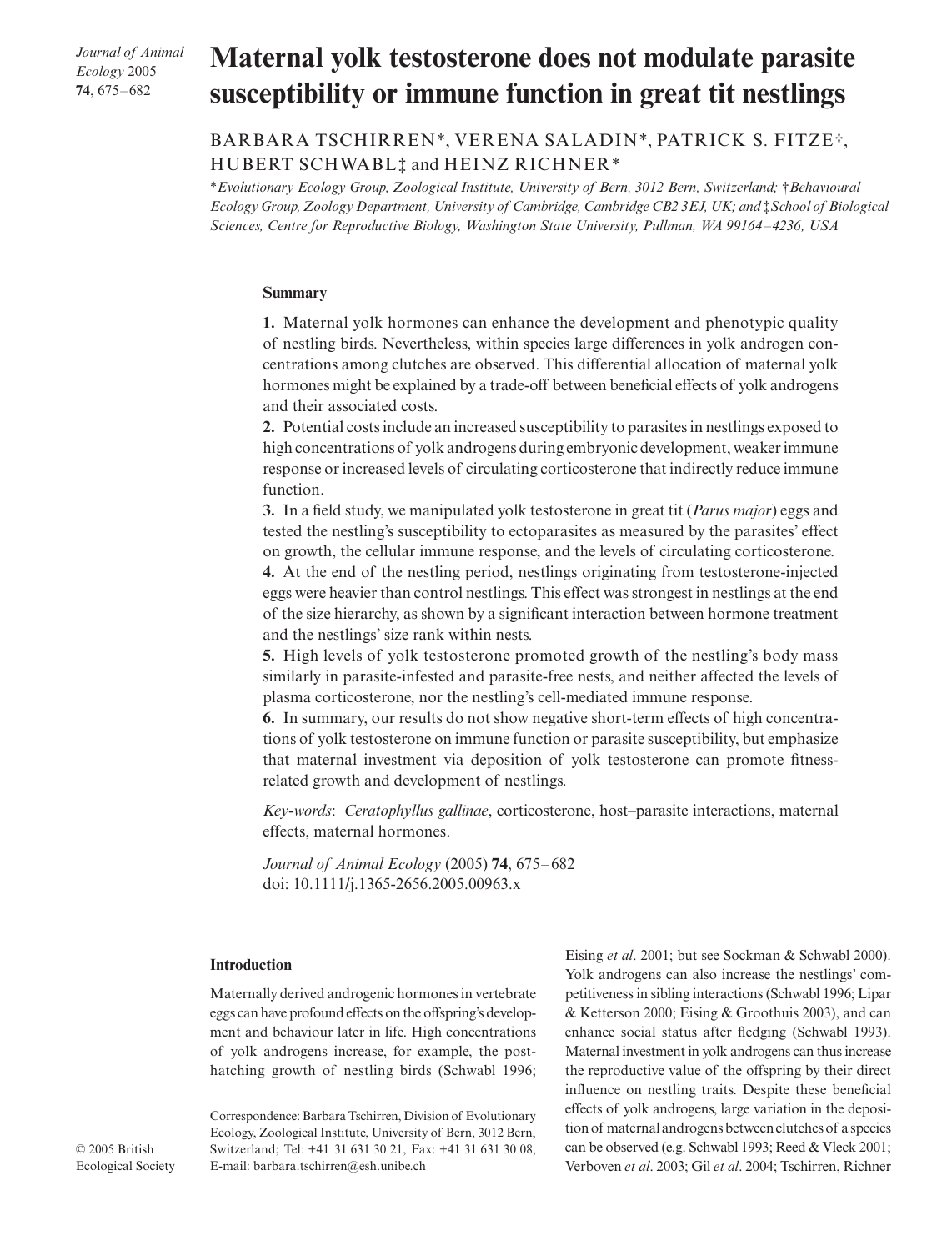**676** *B. Tschirren* et al. & Schwabl 2004). It has been suggested that costs for the nestlings or the mother associated with high levels of yolk androgens might counterbalance the beneficial effects of hormone deposition in the eggs. Yolk androgens might impair the development or function of the immune system (e.g. Grossman 1985; Alexander & Stimson 1988), enhance parasite susceptibility (Zuk & McKean 1996; Schalk & Forbes 1997; Poiani, Goldsmith & Evans 2000) or indirectly exert an immunosuppressive effect via an increase in circulating glucocorticoids (Gross, Siegal & DuBose 1980; Ketterson *et al*. 1991; De Besedovsky & Rey 1996; Apanius 1998; Padgett & Glaser 2003). Immunosuppressive effects of androgens are well known in both juvenile and adult mammals (e.g. Grossman 1985; Olsen & Kovacs 1996; Gaillard & Spinedi 1998) and birds (e.g. Gause & Marsh 1986; Saino, Møller & Bolzern 1995; Peters 2000; but see Hasselquist *et al*. 1999). However, the effect of androgen exposure during embryonic development on immune function later in life is, to our knowledge, unknown for natural bird populations. Prenatal exposure to steroids can modulate the immune system in mammals (Martin 2000), and in chicken high concentrations of yolk androgens inhibit the development of the bursa of Fabricius, an immunological organ in birds, and impair antibody production (e.g. Glick 1961; Glick & Sadler 1961; Verheul *et al*. 1986; Schuurs *et al*. 1992; see Andersson *et al*. 2004 for Chinese quails). However, Norton & Wira (1977) showed that there is a dosedependent effect of yolk androgens on immune function in chicken. While *in ovo* injection of pharmacological concentrations of testosterone propionate was immunosuppressive, an *in ovo* injection of high physiological concentrations had immunostimulating effects. Thus, the very high doses of androgens often used in poultry studies may not be comparable to the effect of yolk androgens on immune function under natural conditions. If high physiological concentrations of yolk androgens impair the development or function of the immune system under natural conditions – either directly or indirectly by increasing the circulating levels of corticosterone (i.e. the main glucocorticoid in birds) – females have to trade off the costs and benefits associated with high levels of yolk androgens. They are expected to modulate the deposition of maternal androgens depending on the nestling's genetic resistance against infections (Gil *et al*. 1999) or the anticipated parasite load of the offspring. Indications

for ectoparasite-modulated deposition of maternal androgens were found in a previous study on great tits (Tschirren *et al*. 2004). Females exposed to nest-based ectoparasites prior to egg laying deposited lower concentrations of testosterone and its precursor androstenedione in the eggs compared to unexposed females. The differential allocation of maternal resources in relation to ectoparasite abundance might be adaptive if high concentrations of yolk androgens are immunosuppressive or increase the nestling's parasite

© 2005 British Ecological Society, *Journal of Animal Ecology*, **74**, 675–682

susceptibility.

Here we present an experimental field study investigating the effect of yolk testosterone on growth and development, susceptibility to parasites and cellular immune response in nestling great tits (*Parus major*L.). The great tit is a small, hole-nesting passerine and one of the main hosts of the ectoparasitic hen flea (*Ceratophyllus gallinae*Schrank) (Tripet & Richner 1997). Hen fleas are nest-based parasites that produce two overlapping generations during the host's nesting period (Tripet & Richner 1999). Hen fleas suck blood from nestlings and adult birds, impair the nestling's quality (Richner, Oppliger & Christe 1993) and reduce the host's lifetime reproductive success (Fitze, Clobert & Richner 2004a; Fitze, Tschirren & Richner 2004b). We experimentally manipulated yolk testosterone and exposed nestlings to hen fleas or kept them free of parasites after hatching. We measured body mass, body size and the nestling's circulating levels of corticosterone, and assayed their cell-mediated immunity by an *in-vivo* hypersensitivity response to an injection of phytohaemagglutinin (PHA). Beneficial effects (e.g. faster growth or higher body mass) of experimentally increased concentrations of yolk testosterone were predicted under parasite-free conditions, but negative effects for nestlings exposed to parasites. Further, we expected a reduced cellular immune response in nestlings hatched from testosterone-injected eggs, due either to the direct immunosuppressive effect of high concentrations of yolk androgens or indirectly due to increased levels of circulating glucocorticoids.

#### **Materials and methods**

## YOLK ANDROGEN MANIPULATION AND GENERAL EXPERIMENTAL PROCEDURE

The study was performed in a great tit population breeding in nest boxes in the Forst, a forest near Bern, Switzerland (46°54′N 7°17′E/46°57′N 7°21′E). We regularly visited the nest boxes from the beginning of the breeding season onwards to determine the start of nest building and egg laying. After the clutch was completed we injected all eggs of a clutch with either 30 ng of testosterone (17β-hydroxy-4-androsten-3-on) (Fluka, Switzerland) dissolved in  $5 \mu L$  of sesame oil, or with 5 µL of sesame oil as a control. The injected dose of testosterone was similar to the highest concentrations of yolk testosterone found in great tit eggs in our population (Tschirren *et al*. 2004). The injections were perfomed in the field using a cold light source (Intralux 4000, Volpi, Switzerland), a 25-µL syringe (Hamilton 702LT) and a 25-G needle. After the injection the hole in the eggshell was sealed by applying a small drop of tissue adhesive (Vetseal, B. Braun Medical, Sempach, Switzerland). We injected a total of 623 eggs from which 500 nestlings hatched. The overall hatching success was 80·3% and it was not significantly different between testosterone-injected (81·4% hatched) and control eggs (79.2% hatched) ( $\chi^2 = 0.473$ ,  $P = 0.492$ ,  $N = 623$ ).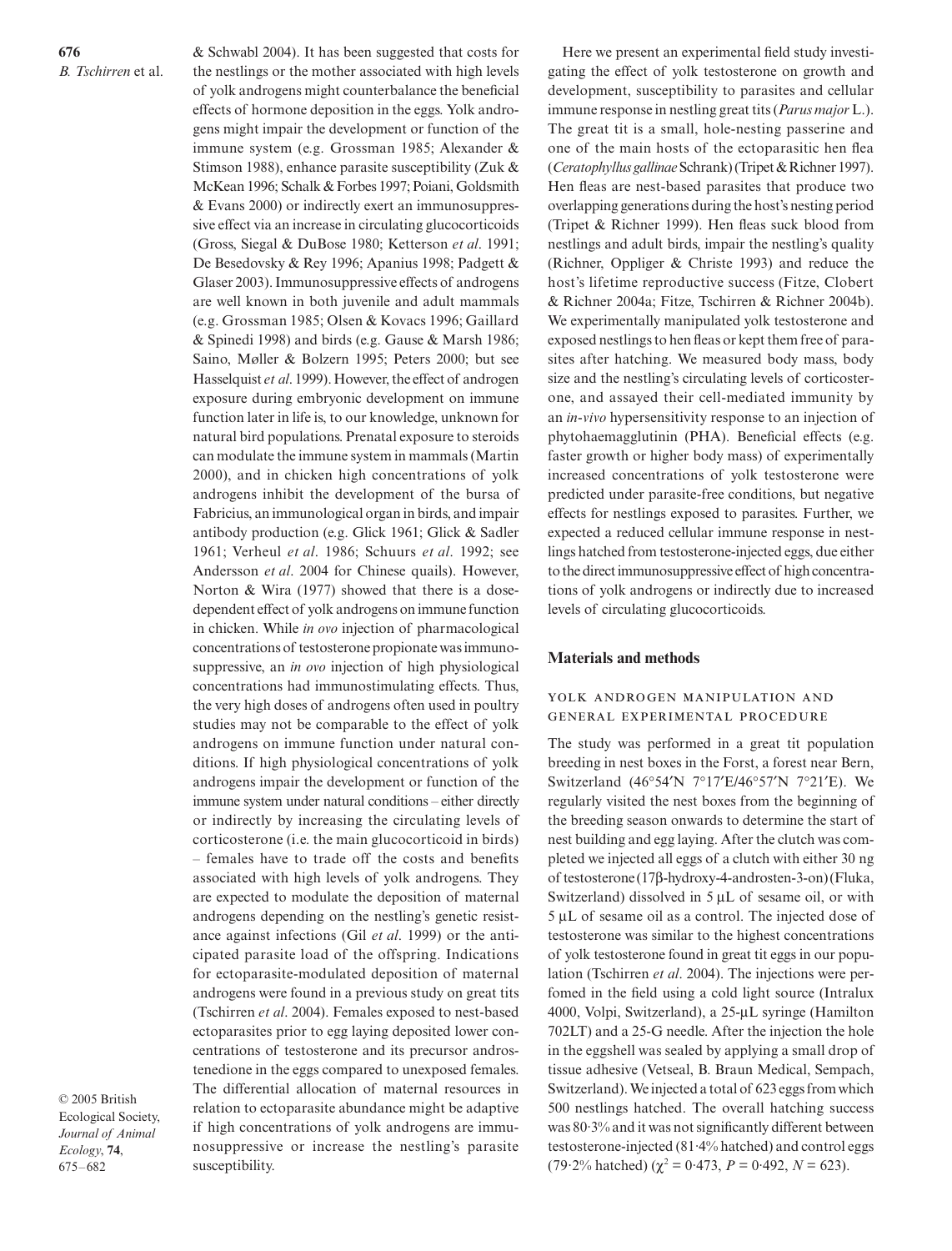**677** *Effects of yolk androgens on nestling great tits*

One day after hatching, nestlings of a control and a testosterone-injected clutch with the same hatching date and a similar brood size were partially exchanged. Nestlings were ranked in their original nest according to body mass and then assigned alternately to stay in their nest or to be transferred to the partner nest. For later identification nestlings were marked individually by clipping down feathers. After cross-fostering, all nests contained nestlings hatched from both testosteroneinjected and control eggs. The nest material was then heat-treated in a microwave oven (Richner *et al*. 1993) to kill all parasites naturally present in the nest. Thereafter one nest of each cross-foster pair was assigned randomly to be infested with 40 female and 20 male hen fleas while the other nest remained free of parasites. The hen fleas used for the infestation were extracted from old nests collected in the study area at the start of the breeding season.

Eight days post-hatching nestlings were ringed with aluminium rings and 15 days post-hatching we measured body mass and length of the metatarsus (Svensson 1992).

#### CELL-MEDIATED IMMUNE RESPONSE

The cell-mediated immune response of the nestlings was measured using the phytohaemagglutinin assay (e.g. Smits, Bortolotti & Tella 1999). Phytohaemagglutinin (PHA-P, Sigma Chemicals, Buchs, Switzerland) is a lectin from *Phaseolus vulgaris* that has a strong mitogenic effect on T lymphocytes (Goto *et al*. 1978; McCorkle, Olah & Glick 1980; Cheng & Lamont 1988) and is commonly used to assess the cell-mediated immune response of birds in ecological studies (e.g. Lochmiller, Vesley & Boren 1993; Sorci, Soler & Møller 1997; Fargallo *et al*. 2002; Tschirren, Fitze & Richner 2003). Nestlings were injected subcutaneously with 0·1 mg of PHA-P dissolved in 0·02 mL of sterile phosphate-buffered saline (PBS) in the centre of the left wing-web (patagium) 13 days post-hatching. The thickness of the patagium at the injection site was measured with a micrometer (Mitotuyo, Tokyo, Japan, Type 2046FB-60) to the nearest 0.01 mm prior to and 24 h  $(\pm 1$  h) after injection. The micrometer applies a constant pressure on the wing web and the measure stabilizes within time. The thickness of the wing web 5 s after applying the micrometer was used as a standardized measurement. The difference between the wing-web thickness before and after PHA injection was used as measure of the cell-mediated immune response (Smits *et al*. 1999).

#### CORTICOSTERONE ASSAY

© 2005 British Ecological Society, *Journal of Animal Ecology*, **74**, 675–682

Nine days post-hatching we took a blood sample (approx.  $60 \mu L$ ) from the tarsal vein using heparinized microhaematocrit capillaries. Blood of each nestling was sampled within less than 5 min and the sampling order was noted. Blood samples were taken randomly with respect to the treatment of the nestling. The

samples were stored in a cooling bag in the field, and centrifuged for 5 min at 825 *g* the same evening. Plasma was separated from the red blood cells and stored at −20 °C for corticosterone analyses. Total corticosterone was assayed in 186 nestlings from 29 randomly chosen unparasitized and 175 nestlings from 27 randomly chosen parasitized nests.

Tritiated corticosterone (NET-399 PerkinElmer Life Sciences Inc., Boston, USA) was added to 20 µL of plasma (10 samples had a volume of less than 20 µL) and allowed to equilibrate overnight at 4 °C. Samples were then extracted twice with 4 mL of 30 : 70 petroleumether : diethylether on Extrelute NT (Merck KGaA, Darmstadt, Germany) columns. The extracts were dried under a stream of nitrogen and redissolved in 550 µL of phosphatebuffered saline (PBSg). Volumes of 200 µL were transferred to duplicate assay tubes and 100 µL were transferred to a scintillation vial to measure recovery rates. The radioimmunoassay was according to published protocols (Schwabl, Bairlein & Gwinner 1991) with corticosterone antiserum B3-163 (Esoterix Inc., Austin, USA) used in the assay. Mean recovery was  $73.6 \pm 0.53$ %. All samples were analysed in a single assay. The corticosterone detection limit for a 20 µL plasma sample with mean recovery of 73·6% was 0·272 ng/mL plasma. In eight nestlings hatching from control-injected eggs and 14 nestlings hatching from testosterone-injected eggs plasma corticosterone concentrations were undetectable (6% of the assayed birds) and the detection limit value of the assay was assigned to these individuals.

Corticosterone concentrations increased significantly with the order of blood sampling within a nest  $(F_{1,288} =$ 12·866,  $P < 0.001$ ,  $r = 0.111$ ). We therefore controlled for disturbance during handling by including the order of blood sampling in the analysis. There were no significant seasonal or diurnal changes in corticosterone concentrations (all  $P > 0.29$ ). We used log-transformed corticosterone concentrations in our analysis to allow for parametric testing.

#### STATISTICAL ANALYSES

Nested ANOVAS were used to analyse the effects of the parasite and the hormone treatment on morphological traits, cell-mediated immune response and plasma corticosterone levels. Parasite treatment and hormone treatment were included as fixed factors into the model, and the nest of rearing, nested within parasite treatment, was included as a random effect. One day after hatching nestlings were ranked according to body mass within the nest where they grew up (heaviest nestling = rank 1) and rank was included into the analyses as a measure of size hierarchy. Seasonal changes in the measured traits were accounted for by including the date of the measurement into the analyses. Non-significant interactions were backward eliminated, except for the interaction between the hormone and parasite treatment and the interaction between the hormone treatment and nestling rank. All tests were two-tailed with a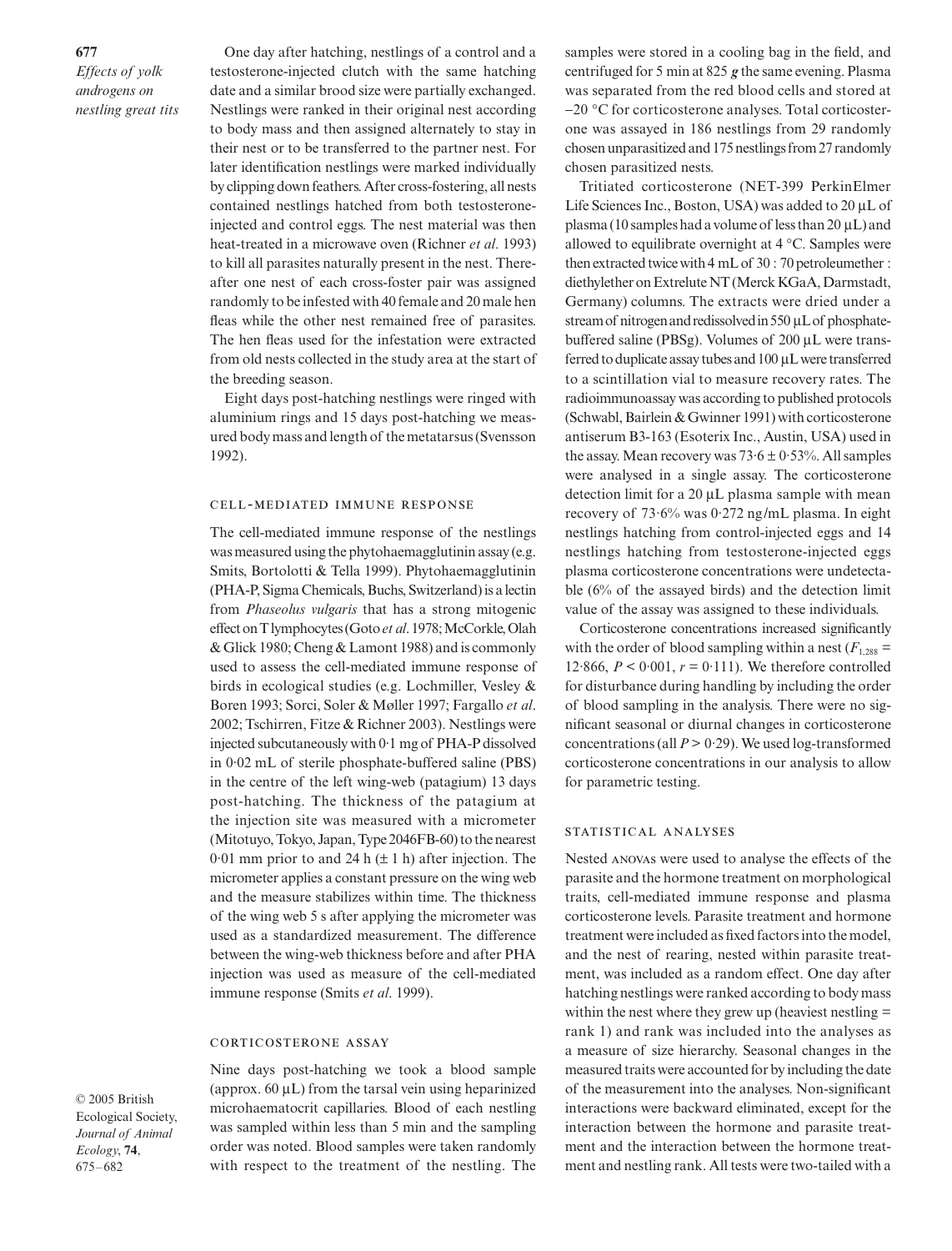significance level set at  $P = 0.05$ . Residuals of the models were tested for normality and homoscedasticity. Means  $\pm$  1 SE are given. Statistical analyses were performed using  $JMP IN 4.0$  (Sall & Lehmann 1996).

## **Results**

#### MORPHOLOGY

One day after hatching, nestlings originating from testosterone-injected eggs did not differ significantly in body mass from nestlings originating from controlinjected eggs ( $F_{1,402} = 0.059$ ,  $P = 0.809$ ). At the end of the nestling period, however, nestlings hatched from testosterone-injected eggs were heavier than control nestlings ( $F_{1,272}$  = 3.987,  $P = 0.047$ ). Body mass was significantly different between broods ( $F_{60,272}$  = 8.064, *P* < 0·0001) and was influenced by the rank of the nestling within the nest of rearing 1 day post-hatching  $(F_{7,272} = 12.510, P < 0.0001)$ . The significant interaction between hormone treatment and nestling rank  $(F_{7,272} = 2.495, P = 0.017, Fig. 1a)$  shows that testosterone manipulation in the egg influenced body mass differently depending on the rank of the nestlings. Nestlings at the end of the size hierarchy grew faster in the testosterone-injected group (Fig. 1a, *post-hoc* contrast rank eight:  $F_{1,272} = 9.148$ ,  $P = 0.022$  after Bonferroni correction). In contrast, the nestlings at the beginning or in the middle of the rank order did not differ significantly in body mass between the treatment groups (Fig. 1a, *post-hoc* contrast, all *P* > 0·37 after Bonferroni correction). Nestlings growing up in a flea-infested nest tended to be lighter 15 days post-hatching  $(F_{1,60} = 2.777$ ,  $P = 0.101$ . There was no significant interaction effect between parasite and hormone treatment on nestling body mass 15 days post-hatching  $(F_{1,272} = 0.315, P = 0.575)$ .

Metatarsus length was significantly different between broods ( $F_{60,272} = 1.578$ ,  $P = 0.008$ ) and was influenced by the nestling rank  $(F_{7,272} = 4.225, P \le 0.001)$ . We did not find significant effects of the parasite  $(F_{1,60} = 2.108$ , *P* = 0.152) or the hormone treatment  $(F_{1,272} = 1.024$ ,  $P = 0.312$ ) on metatarsus length, but again a significant interaction between hormone treatment and nestling rank  $(F_{7,272} = 2.124, P = 0.041, Fig. 1b, post-hoc contrast$ rank eight:  $F_{1,272} = 8.399$ ,  $P = 0.033$  after Bonferroni correction, all other contrasts  $P > 0.80$  after Bonferroni correction). Fitting nestling rank as a quadratic term revealed that metatarsus length followed a convex function in nestlings hatched from control eggs (β = −0·027 ± 0·009), while it followed a concave function in nestlings hatched from testosterone-injected eggs ( $\beta$  =  $0.003 \pm 0.009$ , hormone treatment  $\times$  rank<sup>2</sup>:  $F_{1,283} = 10.542$ ,  $P = 0.001$ ). As found for body mass, there was no significant interaction effect between parasite and hormone treatment on metatarsus length  $(F_{1,272} = 0.008$ ,  $P = 0.927$ .



© 2005 British Ecological Society, *Journal of Animal Ecology*, **74**, 675–682

**Fig. 1.** Residual body mass (a) and residual metatarsus length (b) ( $\pm$  1 SE) of nestlings hatched from testosterone-injected (filled bars) and control-injected (open bars) eggs in relation to their rank within the nest.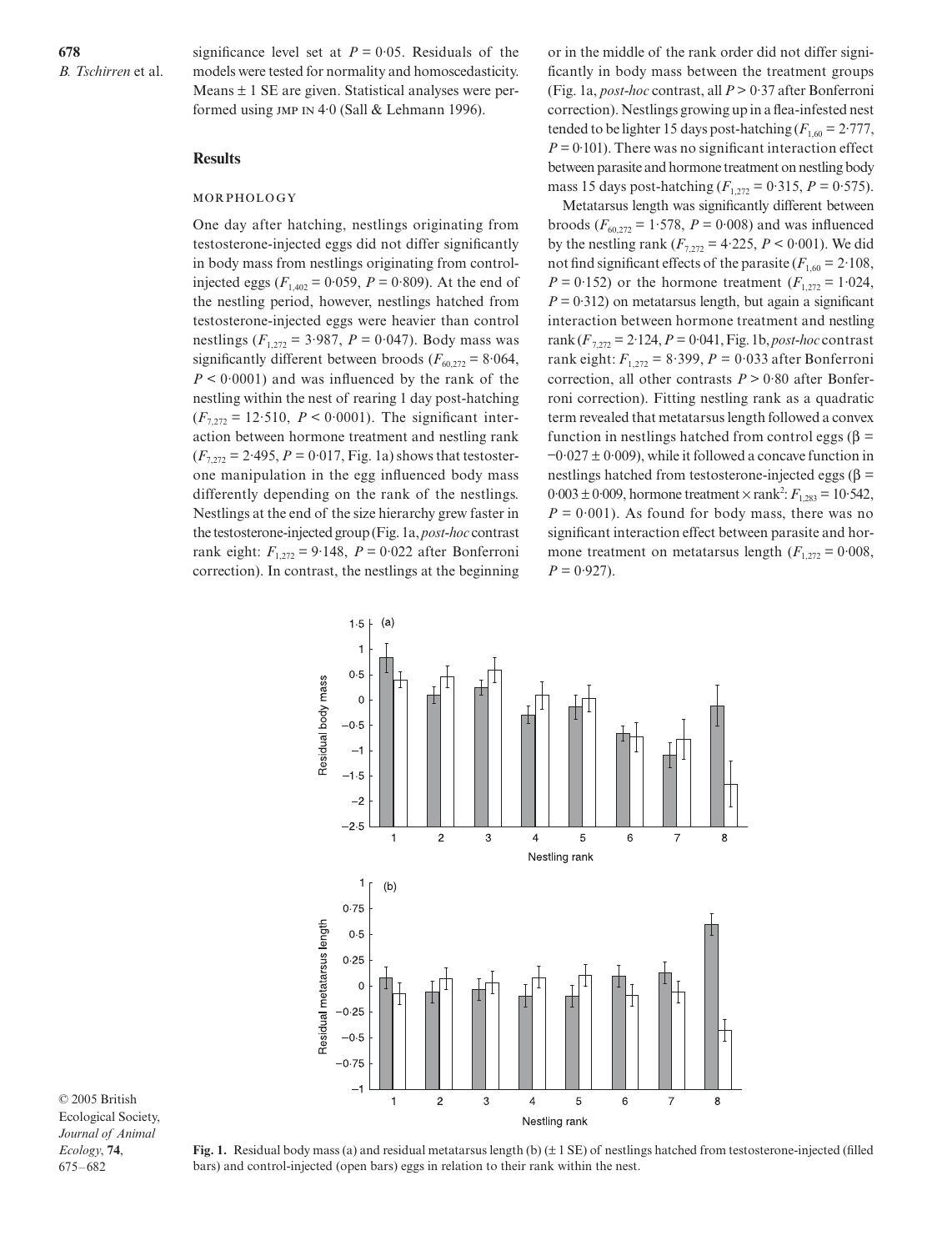## **679**

*Effects of yolk androgens on nestling great tits*



**Fig. 2.** Cell-mediated immune response (+ 1 SE) of nestlings hatched from testosterone-injected (T, filled bar) and controlinjected (C, open bar) eggs 14 days post-hatching. Immune response controlled for body condition gave similar results (see Results section).

#### CELL-MEDIATED IMMUNE RESPONSE

Response to PHA injection was significantly different between broods  $(F_{60,272} = 1.902, P \le 0.001)$ , but not significantly influenced by the parasite treatment ( $F_{1,60}$  = 1·856,  $P = 0.178$ ), the hormone treatment  $(F_{1,272} = 0.521$ ,  $P = 0.471$ , Fig. 2), the rank of the nestling  $(F_{7,272} = 1.322$ ,  $P = 0.240$ , the interaction between hormone treatment and nestling rank  $(F_{7,272} = 1.605, P = 0.134)$  or the interaction between hormone and parasite treatment  $(F_{1,272} = 0.320, P = 0.572)$ . These results did not change if body condition, defined as the residuals of the regression of body mass 15 days post-hatching on metatarsus length  $(F_{1,271} = 29.396, P \le 0.0001)$ , was included as a covariate into the analysis. None of the interactions with condition explained a significant proportion of the variation in PHA response (all  $P > 0.356$ ).

#### CORTICOSTERONE

Mean plasma corticosterone concentrations of nestlings 9 days post-hatching was  $6.92 \pm 0.35$  ng/mL plasma (range: 0·27–53·07 ng/mL plasma). Plasma corticosterone levels were significantly different between broods  $(F_{54,288} = 2.894, P \le 0.0001)$ , but not significantly influenced by the nestling rank  $(F_{7,288} = 1.163, P = 0.324)$ , the parasite treatment  $(F_{1,54} = 0.343, P = 0.561)$ , the hormone treatment  $(F_{1,288} = 0.575, P = 0.449)$ , the interaction between hormone and parasite treatment  $(F_{1,288} = 0.147, P = 0.701)$  or the interaction between nestling rank and hormone treatment  $(F_{7,288} = 0.795,$ 

© 2005 British Ecological Society, *Journal of Animal Ecology*, **74**, 675–682

 $P = 0.592$ . Corticosterone concentrations were not significantly related to the cellular immune response of the nestlings (Pearson correlation:  $r = 0.053$ ,  $P = 0.342$ ,  $n = 324$ .

## **Discussion**

Female birds deposit yolk testosterone into the eggs, and despite the beneficial effects on growth and competitiveness of young after birth, a large variation in the concentration of yolk testosterone is observed among clutches. It suggests either that some females are limited in the production and deposition of yolk androgens, or that females have to trade-off the beneficial and associated negative effects of yolk androgens for the offspring such as compromised immune functioning or parasite resistance and that different females arrive thereby at different optimal solutions. In this study we manipulated both yolk testosterone and ectoparasite load after hatching to investigate this trade-off. Nestling great tits hatching from eggs with experimentally increased yolk testosterone concentrations were heavier but not larger at the end of the nestling period compared to control nestlings. As fledgling body mass is related to the chance of an individual to be recruited to the breeding population the following year (e.g. Tinbergen & Boerlijst 1990) maternal yolk testosterone increases the reproductive value of the offspring, and hence maternal fitness.

In the great tit, we find a moderate hatching asynchrony of up to 5 days (Glutz von Blotzheim & Bauer 1993) between hatching of the first and the last nestling. Hatching asynchrony among siblings is suggested to be a maternal strategy to reduce the number of nestlings when parents cannot care adequately for a full brood, e.g. when food is limited (Lack 1947; Amundsen & Slagsvold 1998). However, when food is abundant and parents can rear the full brood, hatching asynchrony reduces phenotypic quality of late-hatching nestlings (Forbes 1994; but see Laaksonen 2004). In our study, the positive effect of yolk testosterone on body mass was found mainly in nestlings at the end of the size hierarchy. These nestlings normally have low competitive abilities and have access to less food compared to their bigger siblings. High concentrations of yolk testosterone may increase the nestling's competitiveness, as found in canaries (Schwabl 1996) and black-headed gulls (Eising & Groothuis 2003). Our study suggests therefore that high concentrations of yolk androgens might mitigate the consequence of asynchronous hatching in great tit broods.

Hen fleas are nest-based ectoparasites that survive inside the nest cavity until the breeding period of the following year, and produce up to two generations during the host's breeding cycle. Thus if fleas are already present during the prelaying period, high flea abundance during the nestling stage can be anticipated. A previous study showed that female great tits exposed to ectoparasitic hen fleas prior to egg-laying deposit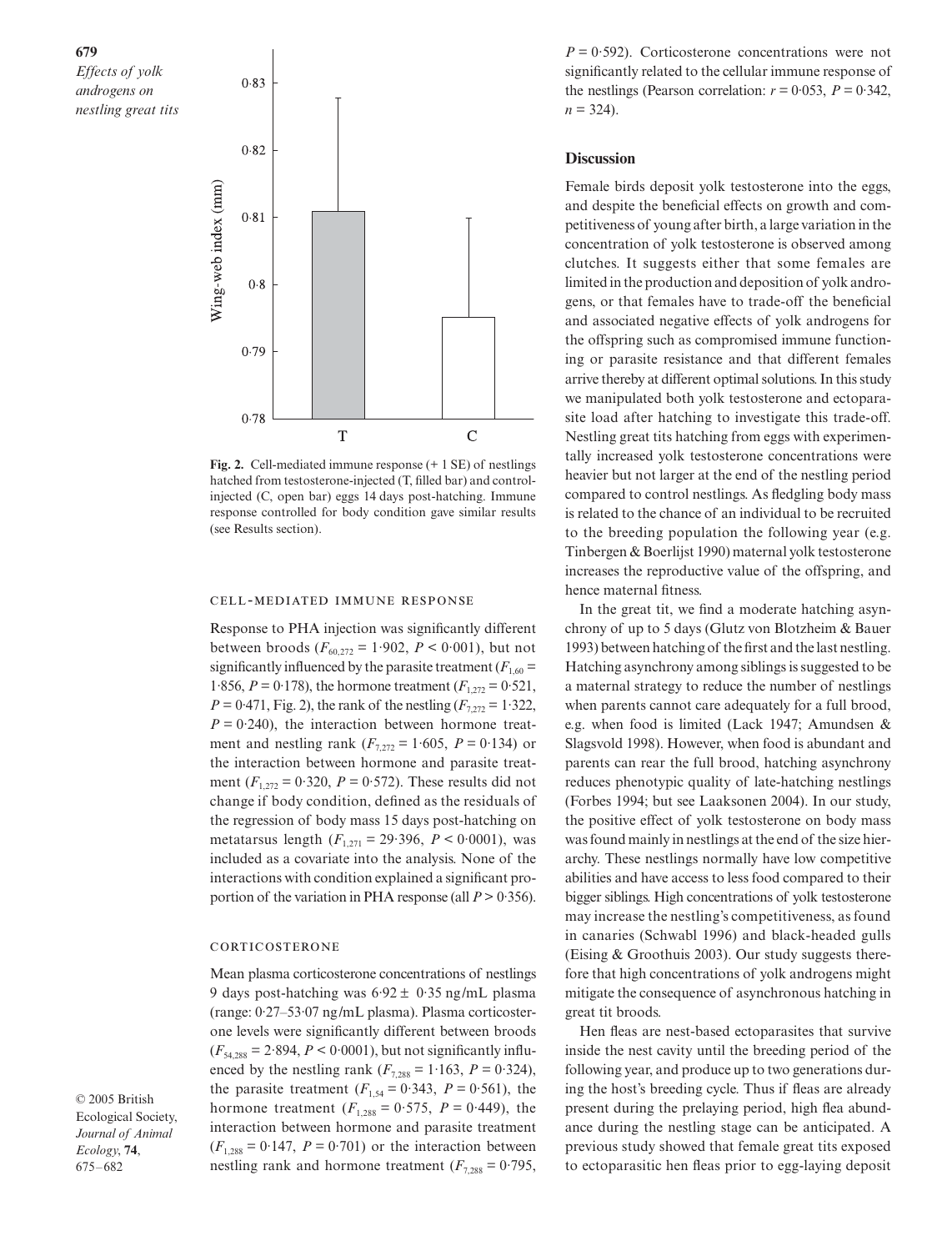**680** *B. Tschirren* et al. lower concentrations of testosterone and its precursor androstenedione into the eggs compared to parasitefree females (Tschirren *et al*. 2004). A reduced deposition of maternal androgens into the eggs might thus reflect an adaptive female strategy to reduce the nestlings susceptibility to hen fleas, or to hen flea-transmitted pathogens if exposure to high physiological levels of yolk androgens during embryonic development has immunosuppressive effects later in life. However, counter to our expectations, we did not find a significant interaction effect between the hormone and the parasite treatment on nestling morphology. In both parasite-free and parasite-infested broods high concentrations of yolk androgens increased the body mass and body size of the nestlings similarly, with strongest effects in nestlings at the end of the size hierarchy. There is thus no indication that high concentrations of yolk testosterone increase the nestling's susceptibility to ectoparasitic hen fleas under natural conditions. Similar susceptibility to parasites of nestlings hatching from control and testosterone-injected eggs might be explained by overall good weather and feeding conditions (Merino & Potti 1996) potentially mitigating the negative effects of parasites. However, the flea effect on nestling body mass was similar or even stronger in the year of the experiment compared to previous experimental studies (Fitze *et al*. 2004a) within the same great tit population (mean body mass 15 days post-hatching in this study: flea-infested nests:  $15.01 \pm 0.14$ ; parasite-free nests: 15·62 ± 0·13, flea effect: −0·61 g; in 1997: flea-infested nests:  $14.00 \pm 0.23$ ; parasite-free nests:  $14.97 \pm 0.23$ , flea effect: −0·97 g; in 1998: flea- infested nests: 14·93 ± 0·15; parasite-free nests:  $15.39 \pm 0.21$ , flea effect:  $-0.46$  g; in 1999: flea-infested nests:  $16.01 \pm 0.28$ ; parasite-free nests: 16·41 ± 0·25, flea effect: −0·40 g; in 2000: flea-infested nests:  $15.31 \pm 0.24$ ; parasite-free nests:  $15.31 \pm 0.27$  flea effect:  $0.00$  g).

There was also no significant negative effect of high concentrations of yolk testosterone on the nestling's cell-mediated immune response. This result contrasts with findings in adult male European starlings (*Sturnus vulgaris*), where manipulation of circulating testosterone in the high physiological range led to a 50% decrease of the cell-mediated immune response, assessed by the same method as in our study (Duffy *et al*. 2000). Compared to Duffy *et al*. (2000), the mean overall difference in cell-mediated immune response between nestlings hatching from testosterone-injected eggs and control eggs was small  $(3\%)$  and it was higher – rather than lower – in nestlings hatched from testosterone-injected eggs compared to control nestlings. Our result also contrasts with laboratory studies on poultry where exposure to high concentrations of androgens during embryonic development led to lower immune function later in life, e.g. by inhibition of the development of the bursa of Fabricius and by a reduction or absence of antibody production (Glick 1961; Glick & Sadler 1961; Verheul *et al*. 1986). However, the immunosuppressive effects of embryonic exposure to androgens in chicken

© 2005 British Ecological Society, *Journal of Animal Ecology*, **74**, 675–682

were dose-dependent (Glick 1961; Norton & Wira 1977; Verheul *et al*. 1986), and were found mainly when very high concentrations of androgens were applied. Thus, these laboratory studies might not be comparable with the effect of yolk testosterone on nestling immune function under natural conditions.

In house sparrows (*Passer domesticus*), implantation of testosterone in adult males led to lower secondary immune response (Evans, Goldsmith & Norris 2000). At the same time, the testosterone implantation also increased circulating levels of corticosterone. When correcting for the increase in corticosterone, the testosterone implantation increased rather than decreased the immune function, indicating that androgens can be immunostimulating, and that reduced immunocompetence might be the result of a correlated increase in corticosterone (see Møller & Saino 1994 for a review). In our study, we found no evidence for increased levels of corticosterone in nestlings hatched from eggs with increased concentrations of yolk testosterone. This result contrasts to a study on American kestrels (Sockman & Schwabl 2001), where nestlings hatching from androgeninjected eggs showed higher levels of plasma corticosterone later in life. Our results thus suggest that the higher corticosterone levels found in kestrel nestlings hatched from androgen-injected eggs might not be a direct effect of the yolk androgens per se but may have arisen by the severely reduced growth of the hormone manipulated nestlings.

Parasites harm their hosts and are thus expected to induce stress. Consistent with this prediction, infection with the ectoparasitic martin bug (*Oeciacus hirundinis*) led to increased levels of heat-shock proteins in the blood of nestling house martins (*Delichon urbica*) (Merino *et al*. 1998). However, experimental infestation of nestling great tits with ectoparasitic hen fleas did not significantly influence the nestling's plasma corticosterone levels in our study. Further, plasma corticosterone levels were not related to the PHA response at the end of the nestling period. This result contrasts with findings in nestling barn swallows, where the PHA response was correlated negatively with levels of corticosterone (Saino *et al*. 2003; but see Saino *et al*. 2002 for adult barn swallows). This difference might, however, be explained by the time lag of 4 days between blood sampling and assaying the nestling's immune response in our study.

In conclusion, our study reveals that nestlings exposed to high concentrations of yolk testosterone during embryonic development show higher body mass at the end of the nestling period, due probably to a higher competitiveness of the nestlings hatched from testosteroneinjected eggs. The effect of the hormone treatment was dependent on the rank of the nestlings, and small nestlings benefited most of the extra testosterone in the yolk. Our results provide no evidence for increased susceptibility to parasites or suppression of the cellmediated immune response in nestlings hatched from testosterone-injected eggs, but emphasize that maternal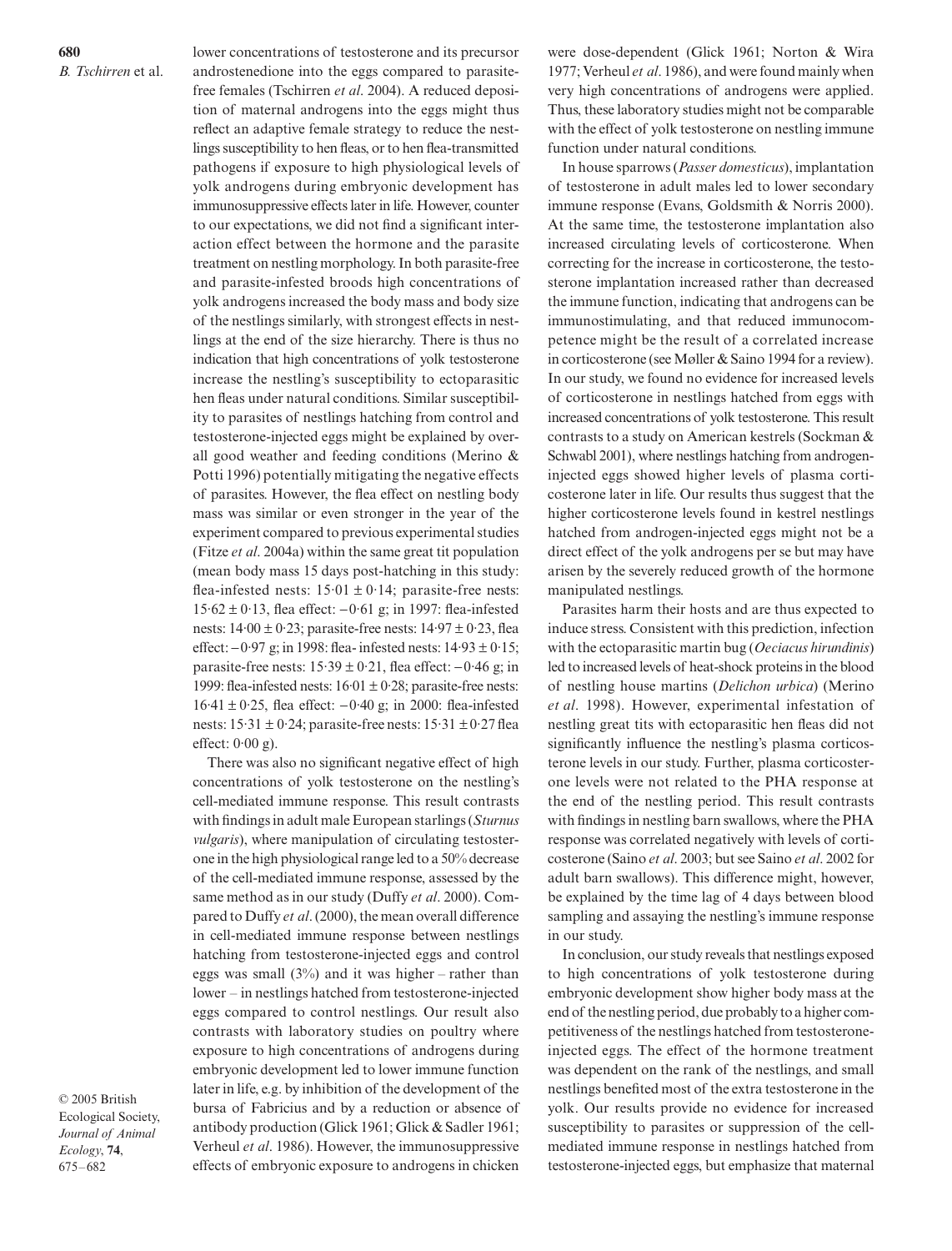*Effects of yolk androgens on nestling great tits* yolk testosterone can positively affect fitness-related traits of nestlings. To understand the large variation observed in the deposition of yolk androgens in natural populations, we require studies investigating the longterm costs of exposure to high androgen concentrations during embryonic development, and studies on the costs arising from the deposition of high concentrations of yolk androgens for the female.

#### **Acknowledgements**

We are grateful to Barbara Holzer and Mio Suter for field assistance and two anonymous referees for valuable comments on the manuscript. The experiment was financially supported by the Swiss National Science Foundation (grant 31–53956·98 to H. R.) and conducted under a licence provided by the Ethical Committee of the Office of Agriculture of the Canton of Bern, Switzerland. P.S.F. was financially supported by the Federal Office of Education and Science (BBW no. 01·0254), and the Swiss National Science Foundation (no. PBBEA-104428).

#### **References**

- Alexander, J. & Stimson, W.H. (1988) Sex hormones and the course of parasitic infection. *Parasitology Today*, **4**, 189– 193.
- Amundsen, T. & Slagsvold, T. (1998) Hatching asynchrony in great tits: a bet-hedging strategy? *Ecology*, **79**, 295–304.
- Andersson, S., Uller, T., Lõhmus, M. & Sundström, F. (2004) Effects of egg yolk testosterone on growth and immunity in a precocial bird. *Journal of Evolutionary Biology*, **17**, 501– 505.
- Apanius, V. (1998) Stress and immune response. In: *Stress and Behavior* (eds A.P. Møller, M. Milinski & P.J.B. Slater), pp. 133–154. Academic Press, San Diego.
- Besedovsky, H.O. & DelRey, A. (1996) Immune–neuro– endocrine interactions: facts and hypotheses. *Endocrine Reviews*, **17**, 64–102.
- Cheng, S. & Lamont, S.J. (1988) Genetic analysis of immunocompetence measures in a white leghorn chicken line. *Poultry Science*, **67**, 989–995.
- Duffy, D.L., Bentley, G.E., Drazen, D.L. & Ball, G.F. (2000) Effects of testosterone on cell-mediated and humoral immunity in non-breeding adult European starlings. *Behavioral Ecology*, **11**, 654–662.
- Eising, C.M., Eikenaar, C., Schwabl, H. & Groothuis, T.G.G. (2001) Maternal androgens in black-headed gull (*Larus ridibundus*) eggs: consequences for chick development. *Proceedings of the Royal Society of London B*, **268**, 839– 846.
- Eising, C.M. & Groothuis, T.G.G. (2003) Yolk androgens and begging behaviour in black-headed gull chicks: an experimental field study. *Animal Behaviour*, **66**, 1027–1034.
- Evans, M.R., Goldsmith, A.R. & Norris, S.R.A. (2000) The effects of testosterone on antibody production and plumage coloration in male house sparrows (*Passer domesticus*). *Behavioral Ecology and Sociobiology*, **47**, 156–163.
- Fargallo, J.A., Laaksonen, T., Poyri, V. & Korpimaki, E. (2002) Inter-sexual differences in the immune response of Eurasian kestrel nestlings under food shortage. *Ecology Letters*, **5**, 95–101.

Fitze, P.S., Clobert, J. & Richner, H. (2004a) Life-history consequences of juvenile development under parasitism. *Ecology*, **85**, 2018–2026.

- Fitze, P.S., Tschirren, B. & Richner, H. (2004b) Life history and fitness consequences of ectoparasites. *Journal of Animal Ecology*, **73**, 216–226.
- Forbes, L.S. (1994) The good, the bad and the ugly − lack brood reduction hypothesis and experimental design. *Journal of Avian Biology*, **25**, 338–343.
- Gaillard, R.C. & Spinedi, E. (1998) Sex- and stress-steroids interactions and the immune system: evidence for a neuroendocrine–immunological sexual dimorphism. *Domestic Animal Endocrinology*, **15**, 345–352.
- Gause, W.C. & Marsh, J.A. (1986) Effect of testosterone treatments for varying periods on autoimmune development and on specific infiltrating leukocyte populations in the thyroid gland of obese strain chickens. *Clinical Immunology and Immunopathology*, **39**, 464–478.
- Gil, D., Graves, J., Hazon, N. & Wells, A. (1999) Male attractiveness and differential testosterone investment in zebra finch eggs. *Science*, **286**, 126–128.
- Gil, D., Leboucher, G., Lacroix, A., Cue, R. & Kreutzer, M. (2004) Female canaries produce eggs with greater amount of testosterone when exposed to preferred male song. *Hormones and Behavior*, **45**, 64–70.
- Glick, B. (1961) The influence of dipping eggs in male hormone solution on lymphatic tissue and antibody response in chickens. *Endocrinology*, **69**, 984.
- Glick, B. & Sadler, C.R. (1961) The elimination of the bursa of Fabricius and reduction of antibody production in birds from eggs dipped in hormone solutions. *Poultry Science*, **40**, 185.
- Glutz von Blotzheim, U.N. & Bauer, K.M. (1993) *Handbuch der Vögel Mitteleuropas, Passeriformes*. Aula. Wiesbaden.
- Goto, N., Kodama, H., Okada, K. & Fujimoto, Y. (1978) Suppression of phytohemagglutinin skin response in thymectomised chickens. *Poultry Science*, **57**, 246–250.
- Gross, W.B., Siegal, P.B. & DuBose, R.T. (1980) Some effects of feeding corticosterone to chickens. *Poultry Science*, **59**, 516–522.
- Grossman, C.J. (1985) Interactions between the gonadal steroids and the immune system. *Science*, **227**, 257–261.
- Hasselquist, D., Marsh, J.A., Sherman, P.W. & Wingfield, J.C. (1999) Is avian humoral immunocompetence suppressed by testosterone? *Behavioral Ecology and Sociobiology*, **45**, 167–175.
- Ketterson, E.D., Nolan, V., Wolf, L., Ziegenfus, C., Dufty, A.M., Ball, G.F. & Johnsen, T.S. (1991) Testosterone and avian life histories − the effect of experimentally elevated testosterone on corticosterone and body mass in dark-eyed juncos. *Hormones and Behavior*, **25**, 489–503.
- Laaksonen, T. (2004) Hatching asynchrony as a bet-hedging strategy − an offspring diversity hypothesis. *Oikos*, **104**, 616–620.
- Lack, D. (1947) The significance of clutch size. *Ibis*, **89**, 302– 352.
- Lipar, J.L. & Ketterson, E.D. (2000) Maternally derived yolk testosterone enhances the development of the hatching muscle in the red-winged blackbird *Agelaius phoeniceus*. *Proceedings of the Royal Society of London B*, **267**, 2005– 2010.
- Lochmiller, R.L., Vestey, M.R. & Boren, J.C. (1993) Relationship between protein nutritional status and immunocompetence in northern bobwhite chicks. *Auk*, **110**, 503–510.
- Martin, J.T. (2000) Sexual dimorphism in immune function: the role of prenatal exposure to androgens and estrogens. *European Journal of Pharmacology*, **405**, 251–261.
- McCorkle, F., Olah, I. & Glick, B. (1980) The morphology of the phytohemagglutinin-induced cell response in the chicken's wattle. *Poultry Science*, **59**, 616–623.
- Merino, S., Martinez, J., Barbosa, A., Møller, A.P., de Lope, F., Perez, J. & Rodriguez-Caabeiro, F. (1998) Increase in a heat-shock protein from blood cells in response of nestling

© 2005 British Ecological Society, *Journal of Animal Ecology*, **74**,

675–682

## **681**